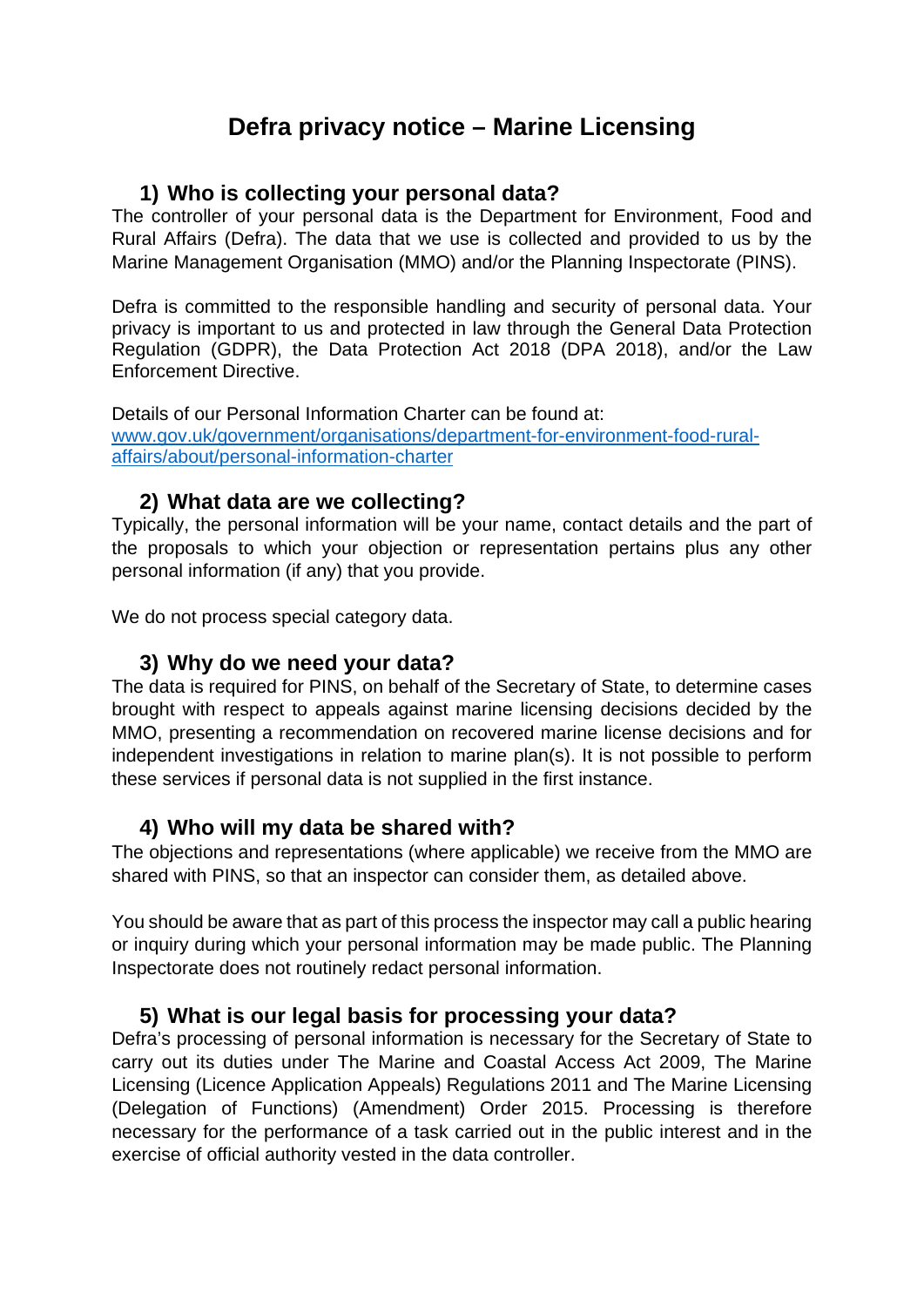## **6) What will happen if I don't provide the data?**

There is no statutory obligation on interested parties to submit representations or objections. However, MMO cannot act upon representations or objections which do not contain name and contact details and they would therefore not be considered by the Secretary of State without the inclusion of this personal data.

Also, as the processing of your personal data is not based on consent you cannot withdraw it. You may at any time before determination by the Secretary of State withdraw any representations or objections that you have already submitted. Note, however, that these will no longer be considered by the Secretary of State as part of the determination process.

## **7) What will we do with your data?**

For MMO, the data to be shared is accessed via an online portal (the Marine Case Management System) and will vary between applications. Inspectors use the information submitted to determine cases and write final reports containing a recommendation. This data may enter the public domain through public hearings. The reports are sent to Defra for the Secretary of State to consider as part of the determination process alongside the objections and representations themselves.

Defra publishes representations (with associated supplementary material) and reports submitted to us by the appointed person (PINS) when approval decisions are announced. However, we redact personal or identifying information before publication, except for location information relating to the part of the proposals to which your objection or representation pertains.

We will share your data if we are required to do so by law - for example, by court order, or to prevent fraud or other crime. We will also only share information when necessary to meet the statutory requirements of the Environmental Information Regulations 2004 and the Freedom of Information Act 2000.

No other data will be shared or disclosed to any other party (outside of the Planning Inspectorate) without your explicit consent. We will not: sell or rent your data to third parties; or share your data with third parties for marketing purposes.

The data you provide will remain in the UK, and will not be transferred outside the European Economic Area.

## **8) Will my data be used for automated decision making or profiling?**

The information you provide is not connected with individual decision making (making a decision solely by automated means without any human involvement) or profiling (automated processing of personal data to evaluate certain things about an individual).

## **9) How long will we keep your data?**

Defra will delete data no later than five years after the relevant case has closed and decisions have been published. This retention policy will be implemented manually.